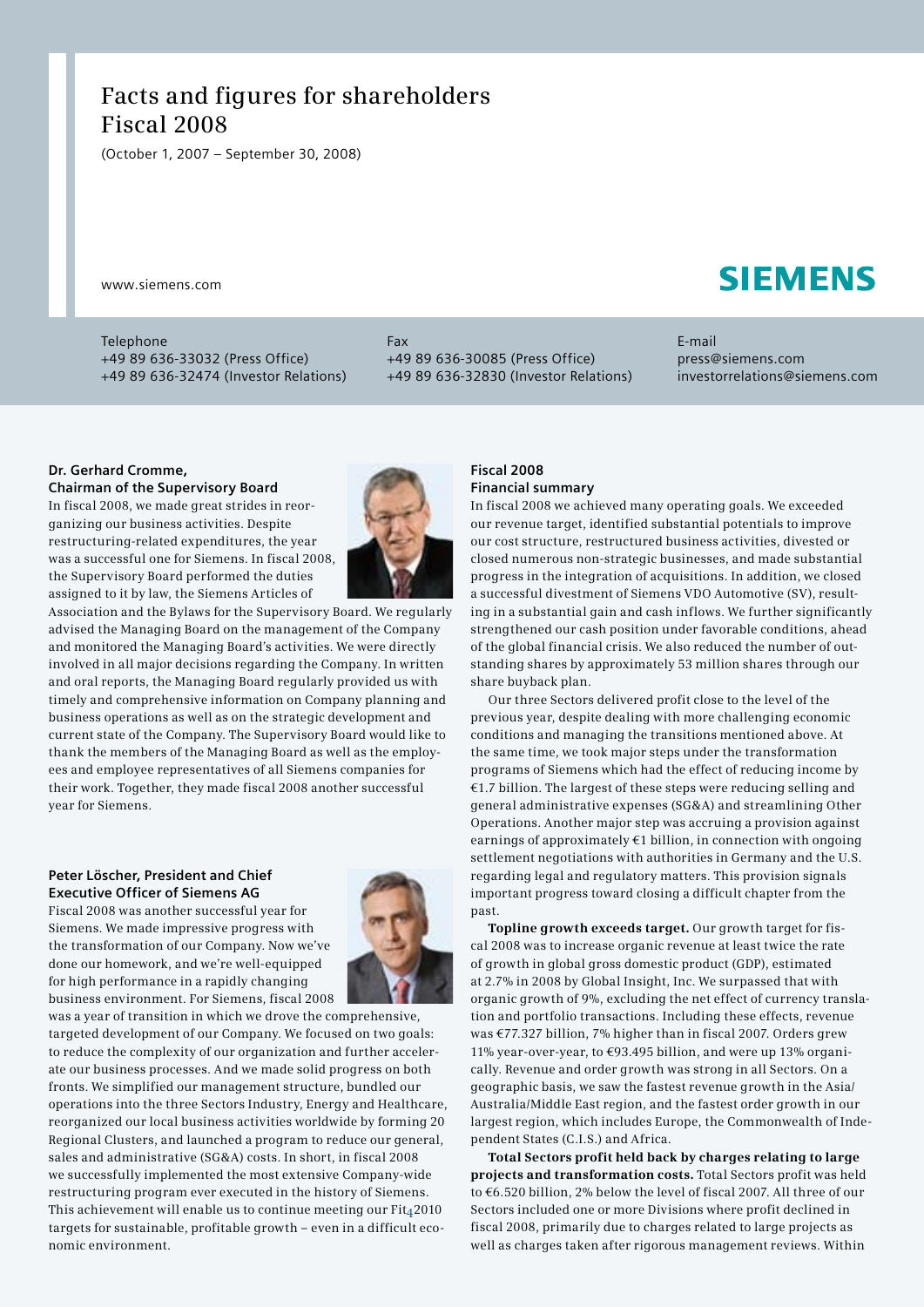the Energy and Industry Sectors, respectively, the Fossil Power Generation and Mobility Divisions took a combined total of more than €1 billion in charges related to large projects. On the positive side, strong revenue growth helped the majority of our Divisions increase their profit in fiscal 2008.

**Income from continuing operations impacted by transformation costs and legal and regulatory matters.** These impacts include the charges under the transformation programs and the provision related to settlement negotiations as mentioned above. We also endowed a new Siemens foundation in Germany with €390 million in fiscal 2008, thus making our philanthropic programs self-funding. We believe all these steps will have positive long-term effects for Siemens. Income from continuing operations decreased to €1.859 billion in fiscal 2008, well below the prior-year level. Basic earnings per share (EPS) from continuing operations declined accordingly, to €1.91 from €4.13 a year earlier.

**Successful sale of SV lifts net income.** Fiscal 2008 net income was €5.886 billion, an increase from €4.038 billion in fiscal 2007. Basic EPS were €6.41 compared to €4.24 in fiscal 2007. The primary reason for these increases was the sale of SV, which contributed approximately €5.5 billion to income from discontinued operations. This was partly offset by a loss of approximately  $\epsilon$ 1.0 billion associated with the divestment of a 51% stake in Siemens Enterprise Communications (SEN).

**Free cash flow remains strong.** Fiscal 2008 free cash flow from continuing operations was €5.739 billion. The higher level a year earlier benefited from substantial positive effects related to the carve-out of businesses.

**ROCE reflects earnings impacts.** Return on capital employed (ROCE) can be described as a ratio of income from continuing operations before interest to average capital employed. In fiscal 2008 ROCE was 4.8%. This reflects the earnings impacts in fiscal 2008 as discussed above.

**Expenses for compliance investigations signal progress.**  Expenses related to investigations into legal and regulatory matters were €510 million in fiscal 2008. While this total was higher than in the prior year, quarterly expenses declined significantly on a consecutive basis after the second quarter.

**Share buyback plan reduces shareholder dilution.** Share purchases under the plan totaled €4.0 billion in two tranches and reduced our outstanding shares by approximately 53 million shares. We believe this benefits shareholders by optimizing our capital structure and supporting growth in earnings per share.

**Management proposes dividend of €1.60.** The Siemens Managing Board and Supervisory Board proposed a dividend of €1.60 per share for fiscal 2008, unchanged from fiscal 2007.

### **Outlook**

Organic growth remains Siemens' focus, and despite macroeconomic adversity the growth target for fiscal 2009 remains unchanged at twice the rate of global GDP growth. Achieving previously announced income targets for fiscal 2009 has also become more ambitious due to market conditions. Total Sectors profit is expected to be in the range from €8.0 to €8.5 billion. Growth in income from continuing operations is expected to exceed growth in Total Sectors profit. This outlook excludes earnings impacts that may arise from restructuring and legal and regulatory matters. Siemens continues to assess the effects of the financial crisis on the real economy on a quarter-by-quarter basis.

### **The Siemens Environmental Portfolio**

Climate change, soaring energy costs, limited resources – these are only a few of the challenges now facing humankind. By the mid-21st century, our planet will be home to nine billion people, most of whom will be living in large cities. This development raises



questions that we have to answer now. How can we meet the growing worldwide demand for energy? How can we maximize the reliability of energy supplies while minimizing their environmental impact? The list goes on and on.

For over 160 years, Siemens has been working to answer such questions. And although the challenges and needs have changed over time, the source of our inspiration has always remained the same: responsible people dedicated to creating outstanding innovations.

Today, the Siemens Environmental Portfolio exemplifies how, as a global player, we're honoring our commitment to sustainable development. Our renewable energy technologies, our exceptionally energy-efficient products and solutions and our environmental technologies are creating benefits on three fronts. First, for our customers – whose success is being driven by lower energy costs and higher productivity. Second, for the societies of which we're a member – by supporting ecofriendly power and environmental protection and enhancing the quality of life for future generations. And third, for our own Company – which we're positioning for profitable growth in attractive markets.

These are just a few of the ways we're creating lasting value for our shareholders and customers while providing answers to the toughest questions of our time.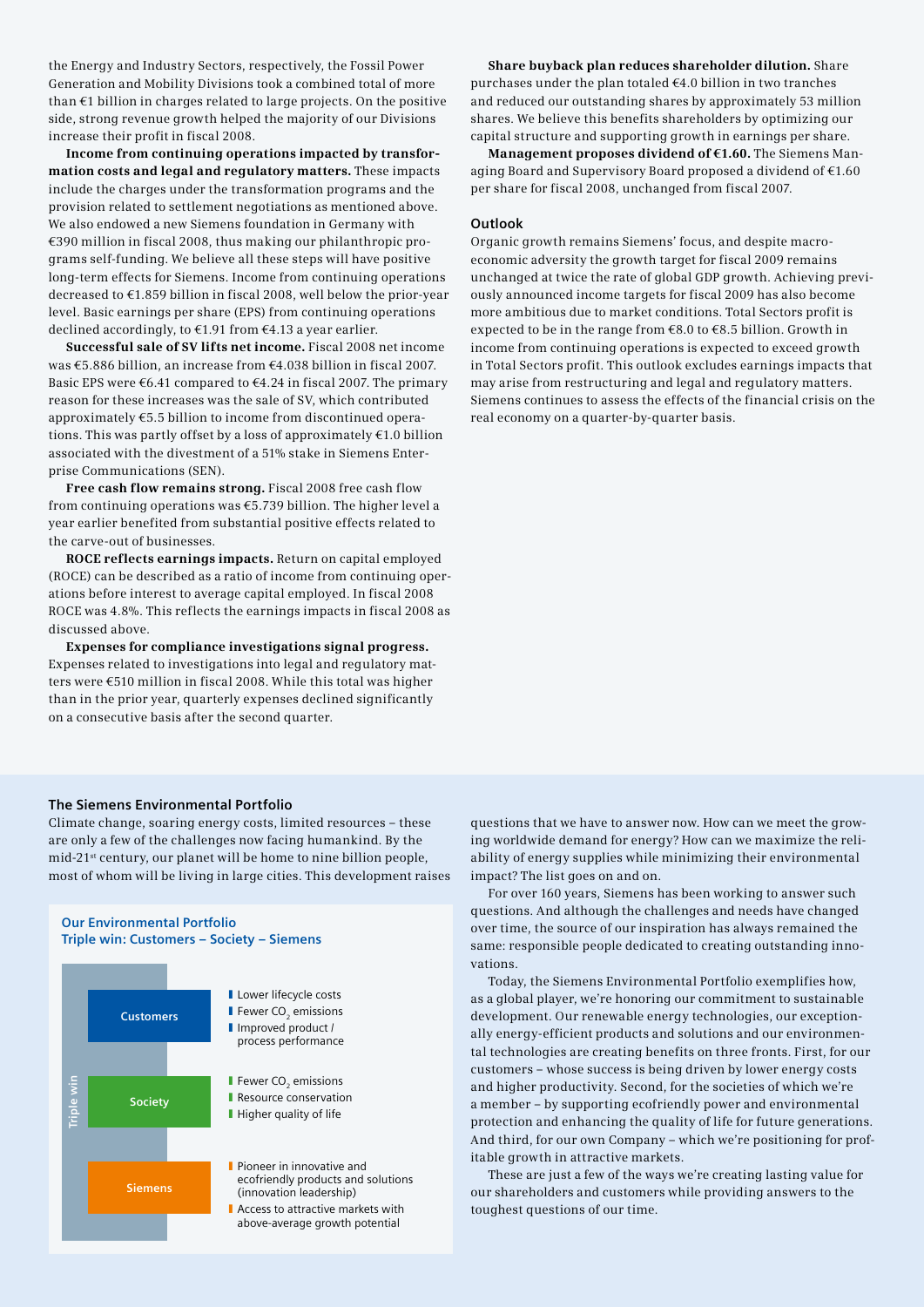# Key figures for fiscal 2008<sup>(1)</sup><sup>(2)</sup>

(in millions of  $\in$ , except where otherwise stated)



### **ROCE (continuing operations)**



| <b>Cash conversion (continuing operations)</b>           |         |         |  |
|----------------------------------------------------------|---------|---------|--|
| <b>Target 2010:</b><br>1 minus<br>revenue<br>growth rate | 3.09    | 1.73    |  |
|                                                          | FY 2008 | FY 2007 |  |



| <b>Growth and profit</b>                              |         |         |                    |                         |
|-------------------------------------------------------|---------|---------|--------------------|-------------------------|
|                                                       | FY 2008 | FY 2007 | % Change<br>Actual | Adjusted <sup>(3)</sup> |
| <b>Continuing operations</b>                          |         |         |                    |                         |
| New orders                                            | 93,495  | 83,916  | 11                 | 13                      |
| Revenue                                               | 77,327  | 72,448  | 7                  | 9                       |
| <b>Total Sectors</b>                                  |         |         |                    |                         |
| <b>Profit Total Sectors</b>                           | 6,520   | 6,662   | (2)                |                         |
| in % of revenue (Total Sectors)                       | 9.1%    | 10.1%   |                    |                         |
| EBITDA (adjusted)                                     | 8,528   | 8,230   | $\overline{4}$     |                         |
| in % of revenue (Total Sectors)                       | 11.9%   | 12.4%   |                    |                         |
| <b>Continuing operations</b>                          |         |         |                    |                         |
| EBITDA (adjusted)                                     | 5,585   | 7,686   | (27)               |                         |
| Income from continuing operations                     | 1,859   | 3,909   | (52)               |                         |
| Basic earnings per share (in euros) <sup>(4)</sup>    | 1.91    | 4.13    | (54)               |                         |
| Continuing and discontinued operations <sup>(5)</sup> |         |         |                    |                         |
| Net income                                            | 5,886   | 4,038   | 46                 |                         |
| Basic earnings per share (in euros) <sup>(4)</sup>    | 6.41    | 4.24    | 51                 |                         |

| Return on capital employed                            |         |         |
|-------------------------------------------------------|---------|---------|
|                                                       | FY 2008 | FY 2007 |
| <b>Continuing operations</b>                          |         |         |
| Return on capital employed (ROCE)                     | 4.8%    | 12.7%   |
| Continuing and discontinued operations <sup>(5)</sup> |         |         |
| Return on capital employed (ROCE)                     | 14.8%   | 10.9%   |

| <b>Free cash flow and Cash conversion</b>             |         |         |
|-------------------------------------------------------|---------|---------|
|                                                       |         |         |
|                                                       | FY 2008 | FY 2007 |
| <b>Total Sectors</b>                                  |         |         |
| Free cash flow                                        | 7,892   | 7,235   |
| Cash conversion                                       | 1.21    | 1.09    |
| <b>Continuing operations</b>                          |         |         |
| Free cash flow                                        | 5,739   | 6,755   |
| Cash conversion                                       | 3.09    | 1.73    |
| Continuing and discontinued operations <sup>(5)</sup> |         |         |
| Free cash flow                                        | 4,903   | 3,577   |
| Cash conversion                                       | 0.83    | 0.89    |

# **Net debt and Capital structure**

|                                                   | FY 2008 | FY 2007 |
|---------------------------------------------------|---------|---------|
| Net debt                                          | 9.034   | 11,299  |
| Net debt/EBITDA (adjusted)                        | 1.62    | 1.47    |
| Adjusted industrial net debt                      | 2.364   | 5.828   |
| Adj. industrial net debt/EBITDA (adjusted)(cont.) | 0.42    | 0.76    |

| <b>Employees (in thousands)</b> |                |                      |                |                      |
|---------------------------------|----------------|----------------------|----------------|----------------------|
|                                 | Sept. 30, 2008 |                      | Sept. 30, 2007 |                      |
|                                 | Cont.<br>Op.   | Total <sup>(6)</sup> | Cont.<br>Op.   | Total <sup>(6)</sup> |
| Employees                       | 427            | 428                  | 398            | 471                  |
| Germany                         | 132            | 133                  | 126            | 152                  |
| Outside Germany                 | 295            | 295                  | 272            | 319                  |
|                                 |                |                      |                |                      |

<sup>(1)</sup> EBITDA (adjusted), Return on capital employed (ROCE), Return on equity (ROE), Free cash<br>flow, Cash conversion rate and Adjusted industrial net debt are non-GAAP financial measures. Information for a reconciliation of these amounts to the most directly comparable IFRS financial measures is available on our Investor Relations website under www.siemens.com/ir, Financial Publications. Profit of the Sectors and Siemens IT Solutions and Services is recon-ciled to Income before income taxes in the table "Segment Information" of our Annual Report for fiscal 2008. Profit of Siemens Financial Services is Income before income taxes. (2) October 1, 2007 – September 30, 2008.

(3) Adjusted for portfolio and currency translation effects.

(4) Earnings per share – attributable to shareholders of Siemens AG. For fiscal 2008 and 2007 weighted average shares outstanding (basic) (in thousands) amounted to 893,166 and 898,135 respectively.

and any respectively.<br>
<sup>(5)</sup> Discontinued operations consist of Siemens VDO Automotive activities as well as of carrier<br>
networks, enterprise networks and mobile devices activities. networks, enterprise networks and mobile devices activities.<br><sup>(6)</sup> Continuing and discontinued operations.<br><sup>の</sup> Return on equity is calculated as Income before income taxes of fiscal 2008 divided by

average allocated equity for fiscal 2008 (€ 911 million).